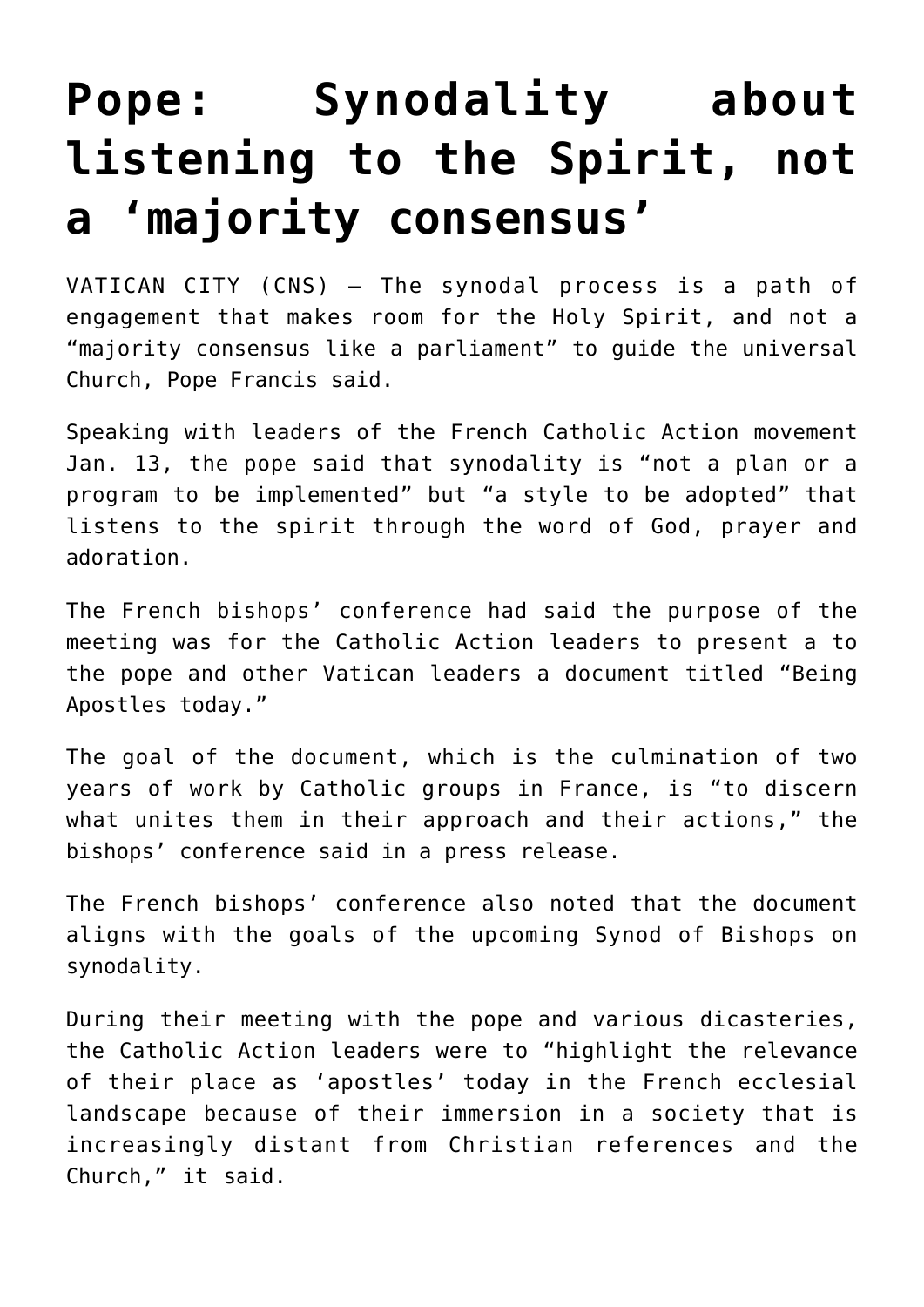"This trip will also allow them to listen to what the authorities of the universal Church will have to say to them to broaden their vision, their reflections and their actions in order to better associate themselves, as partners, in the necessary evolutions of the Church," the statement said.

Welcoming the Catholic group leaders to the Vatican, the pope reflected on the call to be "effective apostles," citing the example of the two disciples who met Jesus on the road to Emmaus.

The disciples, he said, recalled their experience of being with Jesus, recognized his presence and then went to Jerusalem to announce his resurrection. Their experience, which Christians today should imitate, can be summarized in three words: see, judge and act.

Reflecting on seeing, Pope Francis emphasized the importance of memory and that the first step of Christian witness is to look back at one's life "to understand the meaning of what has been lived and to perceive how God was present at every moment."

Nevertheless, "the subtlety and delicacy of the Lord's action in our lives sometimes prevents us from understanding it in the moment, and it takes this distance to grasp its coherence," he said.

To judge or discern the presence of God in their lives, he continued, Christians must also subject their lives "to the scrutiny of the word of God."

"In the encounter between the events of the world and of our lives, on the one hand, and the word of God, on the other, we can discern the appeals that the Lord makes to us," the pope said.

He also called on Christians "to give equal space to prayer, to interiority and to adoration," because that is how they